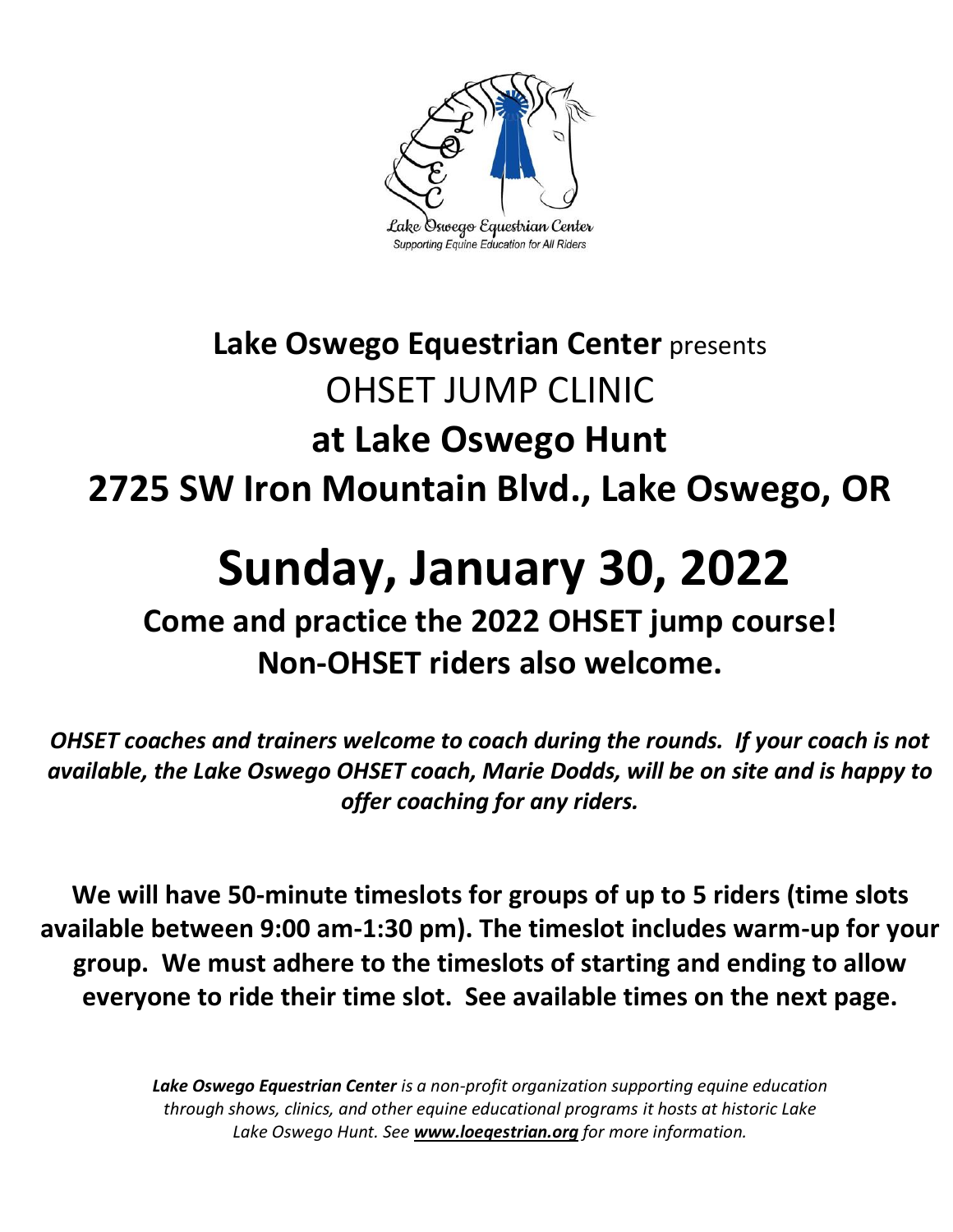# LOEC OHSET Jump Clinic at Lake Oswego Hiunt

## **Sunday, January 30**

| Office Use only: |  |
|------------------|--|
| Amt Paid:        |  |
|                  |  |

Ck# . or cash

Due: \$\_\_\_\_\_\_\_\_\_

*(entries due by January 25; can also scan entry and email to Marie Dodds at [marie@loequestrian.org](mailto:marie@loequestrian.org) and bring payment to clinic.)*

#### **RIDER**

| Name                                       |       |        |     |
|--------------------------------------------|-------|--------|-----|
| Address                                    |       | State  | Zip |
| Phone                                      |       | Email  |     |
| Parent/Guardian Name and Phone if Under 18 |       |        |     |
| Status (circle one)                        | Adult | Junior |     |
| OHSET Team (if applicable)                 |       |        |     |
|                                            |       |        |     |
| <b>HORSE</b>                               |       |        |     |

#### Name

## Owner

Trainer (or other Adult Responsible for Horse on LOH Property)

## **Ride Times**

#### *Please Choose One:*

Please place me in a 50-minute time block with the following rider(s)/Team:

OR Please place me in a time block with other riders at the following height (circle):  $2'$ -2'3"  $2'3"$ -2'6"  $2'6$ -2'9"

#### *Please Circle Your Available Times:*

I prefer any of the following windows for my time block (please circle *all* times you can make work) and we will schedule your 50-minute block accordingly. 9:00-9:50; 9:50-10:40; 10:40-11:30; (break 11:30-noon); noon-12:50; 12:50-1:40

## **FEES (per rider): \$45**

\*Please make checks payable to Lake Oswego Equestrian Center and send with entry form. All horses must be current on vaccines and deworming. LOEC reserves the right to request proof of health records. Send registration and payments by mail by January 25 to: **Katy Lidster, 5234 Westfield Court, Lake Oswego, OR 97035** or scan or photo of form to katy@loequestrian.org Be sure to include your email as rider times will be sent via email. Late registrations will be accommodated on a space available basis; please call after 1/25 to see if there is space. Refunds provided only if management cancels event due to weather concerns. Questions? Marie Dodds: 503-757-5750

## **\*\*Signatures REQUIRED on next page\*\***